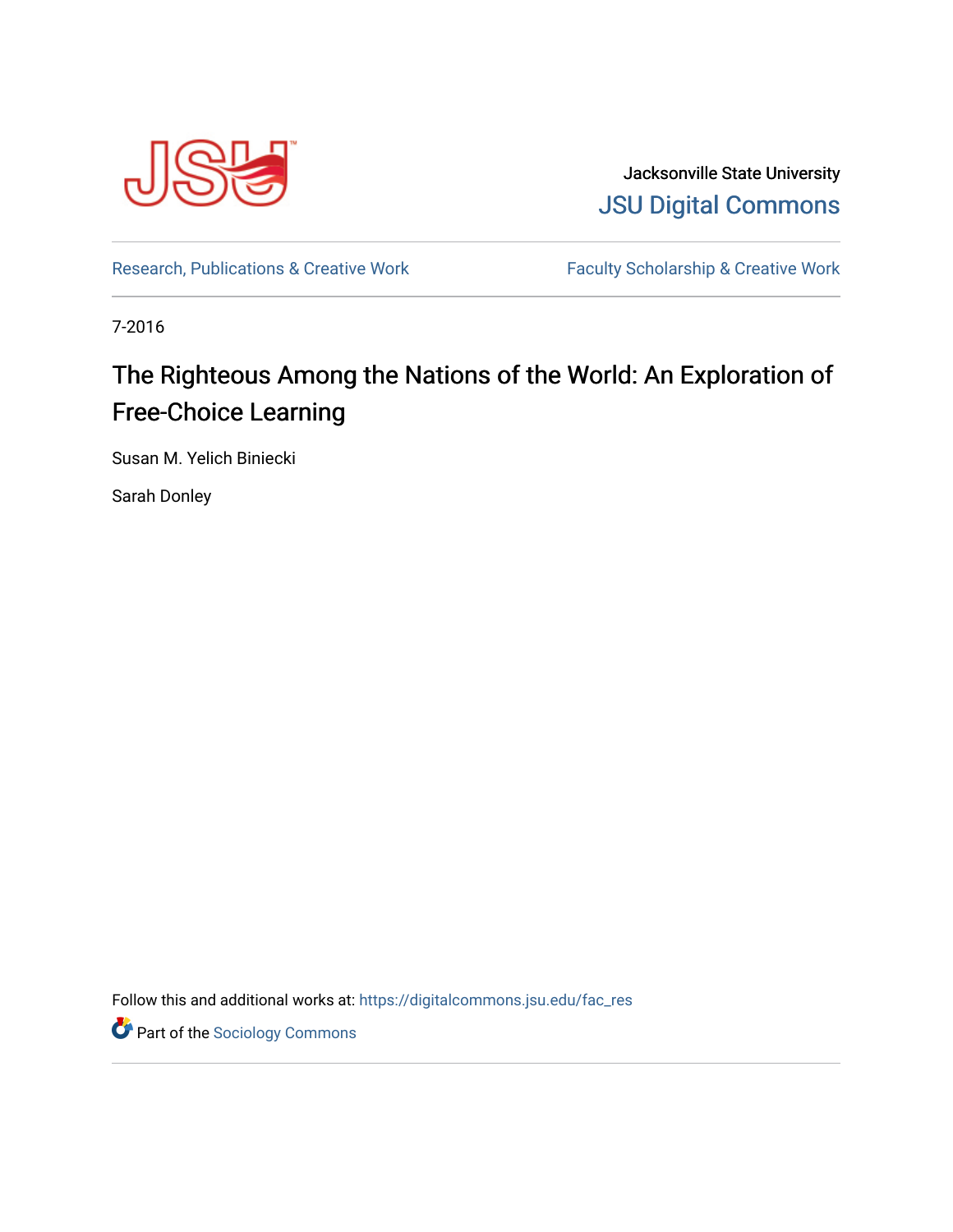# **The Righteous Among the Nations of the World: An Exploration of Free-Choice Learning**

SAGE Open July-Sepetember 2016: 1–11 © The Author(s) 2016 DOI: 10.1177/2158244016659319 sgo.sagepub.com



# ${\sf Susan\ }{\sf M}.$  Yelich Biniecki<sup>l</sup> and Sarah Donley<sup>2</sup>

#### **Abstract**

The purpose of this study was to explore how learners make meaning of their experiences at exhibits depicting narratives of the Polish Righteous Among the Nations of the World, free-choice learning contexts. The study focused on two exhibits at a university in the mid-Western United States. The conceptual framework of the study integrates free-choice learning, the role of narratives, reflection, and Holocaust education. Three main mechanisms emerged from the qualitative analysis and interpretation of data of how participants made meaning of their experiences: through emotions, being challenged, and broadening awareness. This study further informs our understanding of meaning making and learning in free-choice learning contexts, suggesting ways in which we might provide additional prompts to bridge historical distance and integrate connectors to learners' personal contexts in international education exhibits.

#### **Keywords**

free-choice learning, narratives, international education, Righteous Among the Nations of the World, Holocaust education, Poland

Traveling exhibits as public pedagogy have been moving throughout communities in the United States since the 1800s (Sandlin, O'Malley, & Burdick, 2011). Today, participants in free-choice learning contexts such as museums, libraries, and other public places connect to learning through diverse entry points and have various motivations and reasons for participating (Falk & Dierking, 2002; Storksdieck, Ellenbogen, & Heimlich, 2005; Taylor, 2006). International education exhibits in public spaces are examples of such free-choice learning contexts in which the learner has control and choice over what is learned (Falk & Dierking, 2002). These exhibits may focus on human conflict and human rights in the past such as the Holocaust or the Khmer Rouge rule in Cambodia, and the present such as the wars in Syria or Ukraine. Within a Holocaust education exhibit, for example, narratives of victims, perpetrators, bystanders, and rescuers of whom a few are designated the Righteous Among the Nations for their courage may be incorporated to engage participants in reflection and learning (Albert, 2013; Glover Frykman, 2009; Parrish, 2010).

Research has documented that participation in free-choice learning is an interactive process between the learner and the program, exhibit, or space (Boyer & Roth, 2005; Falk & Dierking, 2002; Heimlich & Horr, 2010; Yelich Biniecki, 2015). Exhibits focusing on Holocaust education provide access points of meaning making within urban and rural areas of various levels of religious, ethnic, and racial diversity.

Educators and scholars need additional information about how participants make meaning of human conflict and human rights exhibits in diverse, shared spaces to further understand how to effectively foster learning in multiple sociocultural contexts across the United States (Reece, 2005; Taylor, 2012; Yelich Biniecki, 2015). The purpose of this study is to explore learners' perceptions of free-choice learning within Holocaust education, specifically through exhibits focusing on the Polish Righteous Among the Nations of the World. Our study focuses on answering the overarching research question:

**Research Question 1:** How did learners make meaning of their experiences at exhibits depicting narratives of the Righteous Among the Nations of the World?

An exploration of this question serves to broaden our understanding about how learners make meaning of their experiences and how educators might improve free-choice learning experiences on this topic and other world affairs.

#### **Corresponding Author:**

Creative Commons CC-BY: This article is distributed under the terms of the Creative Commons Attribution 3.0 License  $\odot$ (cc) (http://www.creativecommons.org/licenses/by/3.0/) which permits any use, reproduction and distribution of the work without further permission provided the original work is attributed as specified on the SAGE and Open Access pages (https://us.sagepub.com/en-us/nam/open-access-at-sage).

<sup>1</sup> Kansas State University, Manhattan, KS, USA <sup>2</sup>Jacksonville State University, Jacksonville, AL, USA

Susan M. Yelich Biniecki, Assistant Professor, College of Education, Kansas State University, 361 Bluemont Hall, Manhattan, KS 66506, USA. Email: [susanyb@ksu.edu](mailto:susanyb@ksu.edu)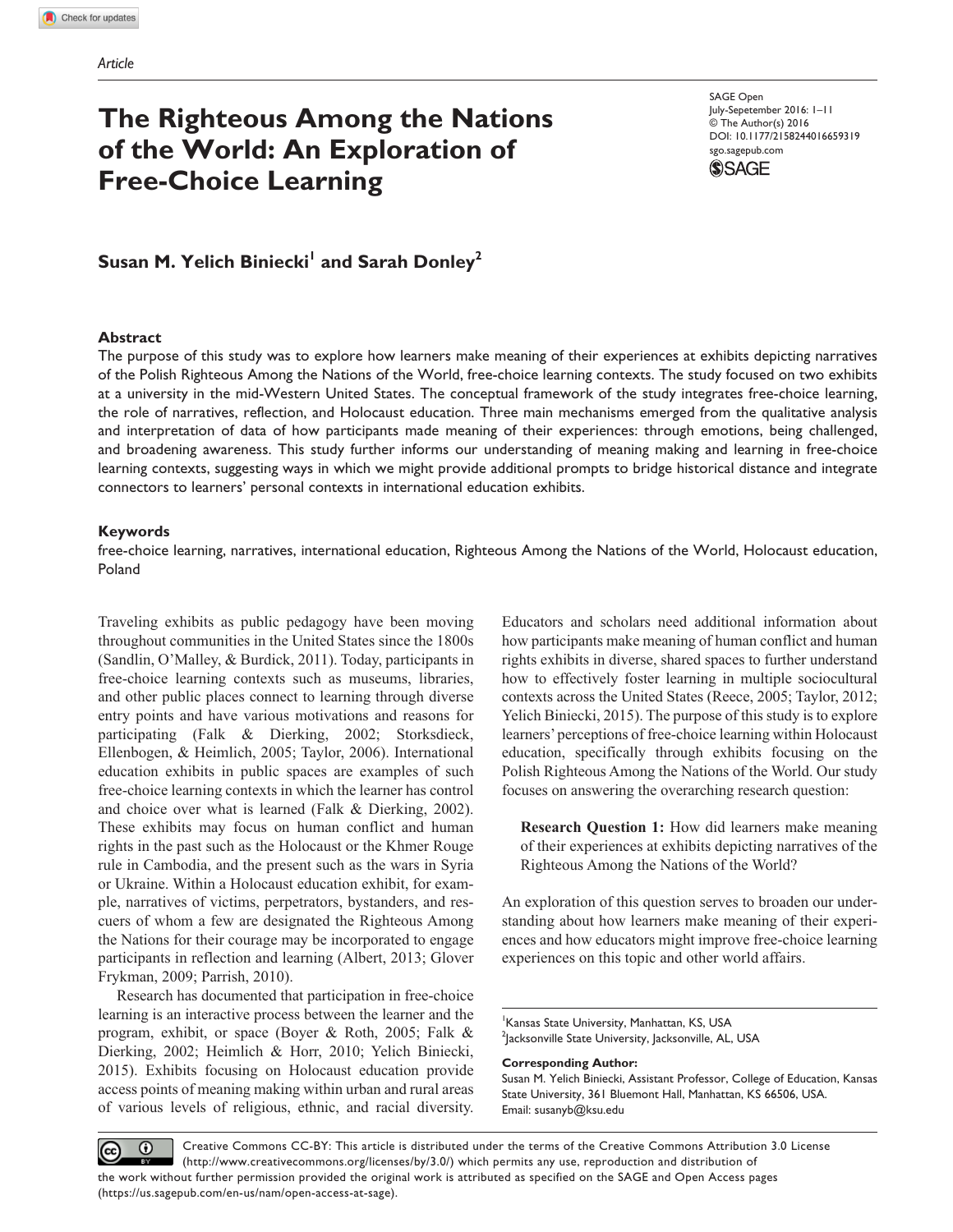## **Conceptual Framework**

The conceptual framework for this study incorporates freechoice learning, narratives, the role of reflection in learning, and Holocaust education. These bodies of literature informed the lenses through which we grounded and viewed the exploration of free-choice learning within the Righteous Among the Nations exhibits.

### *Free-Choice Learning*

Learning is a complex process. Merriam (2001) states,

The learning process is much more than systematic acquisition and storage of information. It is also making sense of our lives, transforming not just what we learn but the way we learn, and it is absorbing, imagining, intuiting, and learning informally with others. (p. 96)

Free-choice learning is self-directed (Ausburn, 2002), and a participant can choose how to be engaged and challenged through the "flow of experience" (Falk & Dierking, 2002, p. 17) at a particular learning event. As in participating at exhibits, Falk and Dierking (2002) identify choice and control as important elements of free-choice learning. Learner motivations in free-choice learning settings are related to learner identity and can be "emotional sites of learning" (Parrish, 2010, p. 90). Free-choice learning involves informal learning, which may be seen as a broad category including any form of learning that is neither formal nor nonformal (Schugurensky, 2006).

Although informal learning often is identified as learning for enrichment, several studies emphasize the importance of informal learning in professional development (Berg & Chyung, 2008; Grenier, 2009; Livingstone & Stowe, 2007; Van der Heijden, Boon, van der Klink, & Meijs, 2009). In the United States, Berg and Chyung (2008) found that informal learning activities were more beneficial for practitioners' knowledge acquisition of learning and performance improvement than from formal training. Level of interest in one's current field was the most significant indicator for engagement in informal learning (Berg & Chyung, 2008). Grenier's (2009) study of the professional development of 12 museum docents employed at four history-themed museums found that while formal training and continuing education were initially used, informal and incidental learning were cited as important to the development of the expertise of docents. This study serves an example of informal educational opportunities intersecting with continuing professional education and demonstrating the importance of integrating informal learning into the professional development of educators (Grenier, 2009).

The free-choice learning within exhibits allows meaning making with the aim of broadening the lens of learners. Although there is the potential for creating communities of understanding, these communities can be fragmented or

overlapped in complex ways in free-choice learning environments particularly related to international topics, which can be controversial (Reece, 2005; Yelich Biniecki, 2015). Albert (2013) challenges educators and researchers to constantly question "Whose memory of the Holocaust?" (p. 56) is being communicated within museums. Narratives about the Holocaust are constructed within specific cultural, political, and societal settings and are a mechanism to communicate stories in particular socio-historical contexts (Albert, 2013).

#### *Narratives*

Narratives are one of the fundamental ways in which humans make meaning (Bruner, 1986, 2002; Polkinghorne, 1988, 1996). "When we think of narratives we typically think of stories, accounts of events that happened, to us or to others, real or imagined" (Clark, 2001, p. 87). Humans tell stories and use stories to make sense of the world and to make sense of their own experiences (Clark, 2001; Clark & Rossiter, 2008; Rossiter & Clark, 2007). Through narratives, humans are able to draw connections between different experiences and make a more coherent understanding of those experiences. Narratives are also deeply connected to our understanding of self and identity. As Rossiter (1999) explains, "As we understand the world and our experiences narratively, so also do we understand and construct the self as narrative" (p. 62). Narrative understanding also is connected to how we make sense of our experiences over time. People make sense of their experiences and personal development over the life course through personal narratives in which they can see and reflect on changes (Clark & Rossiter, 2008). Thus, narratives and stories are one of the main mechanisms through which humans make sense of their life experiences.

If narratives are how we make meaning of social life and experience, how do we learn from narratives? Clark and Rossiter (2008) point to three parts involved in this process. First is the *hearing* of stories. Stories not only "draw" us in but require us to call upon past experiences to make sense of the narrative we are currently hearing or reading. Second is the *telling* of stories. In particular, the "learner" becomes the actor, rather than the receiver of storytelling. In this regard, the teller must learn the story to be able to tell it appropriately. Finally, the third and probably most important element of stories is how learners take a story, make sense of it, and then use it. Clark and Rossiter (2008) refer to this as *recognizing* stories, where learners begin to understand the fundamental narrative character of experiences. They begin to see themselves as "constituted and narratively positioned" (Clark & Rossiter, 2008, p. 65) within social and cultural contexts where learners place their personal narratives in the larger sociocultural narrative in which they exist. They can then draw connections and make sense of how they as individuals fit into the bigger picture. Spaces where learners can recognize their "narrative situatedness" (Clark & Rossiter, 2008, p. 66) within larger cultural and social narratives may be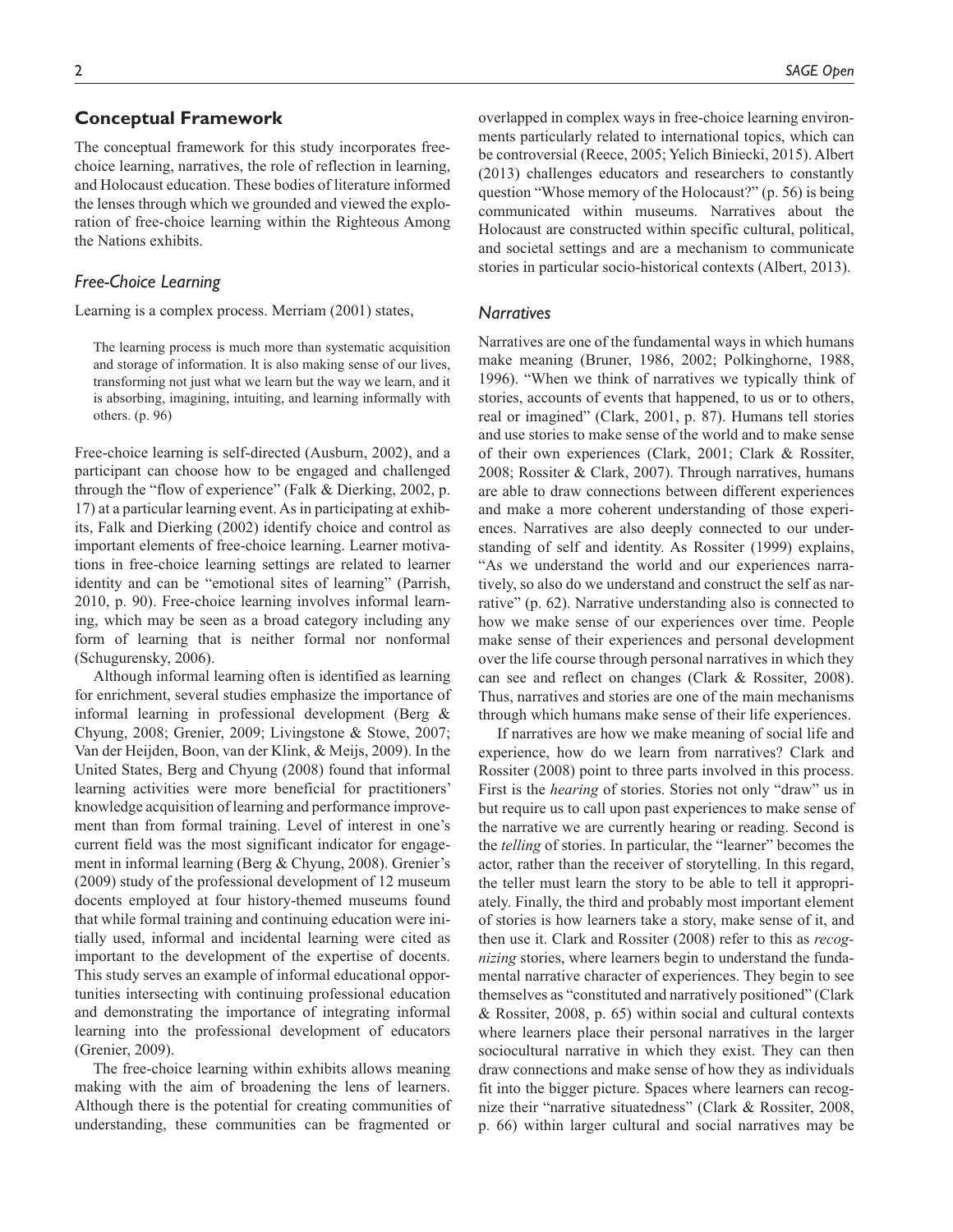particularly fruitful places for emancipatory possibilities and learning. This positionality, or how one is individually and socially situated within social systems, places learners in a location in which they can be critical of larger narratives, and question underlying assumptions and embedded power relationships.

Meaning making with narratives in an exhibit is an interactive learning process (Polkinghorne, 1988) and can help the learner specifically make meaning of individual and social identities (Säljö, 2005). "Narratives also challenge existing ways of thinking and thereby facilitate change and development" (Glover Frykman, 2009, p. 318). Therefore, narratives can be used to help participants imagine or place themselves in a certain point in time and history and connect to their current experiences. Grever, de Bruijn, and van Boxtel (2012) propose that narratives on heritage education exhibits, such as the transatlantic slave trade, are facilitators in negotiating and mediating historical distance, "a configuration of temporality and engagement" (p. 875). One could view negotiating and mediating historical distance as a way to engage with the past to make that history closer or less "foreign," which involves reflection in learning.

# *Role of Reflection in Learning*

Reflection is referred to as part of the process of constructing self-knowledge (Eraut, 1994; Moon, 1999). For example, memories are used to make meaning at exhibits (Afonso & Gilbert, 2006). Moon (1999) describes the conceptualization of reflection as bush-like with the first conceptualization of reflection as a mental activity and then with many branches of thinking about what reflection really is, what it encompasses, and what the theories have in common. Reflection plays a role in learning (Hooper-Greenhill, 1999; Le Cornu, 2009; Moon, 1999). If one considers past experiences as helping learners make sense of current experiences, then reflection on these past experiences may play an important role in learning. The ways learners construct knowledge and why and how they reflect, for example, at an exhibit, are part of the learning process and may be intricately connected to the context of the learning.

Moon (1999) describes reflection as an input and output model viewing the inputs to reflection as theories, constructed knowledge, or feelings. The outputs of reflection may be diverse. For example, the process of learning may be an output of reflection. Emotions may be an input and an output of reflection (Dirkx, 2001, 2008; Moon, 1999). Challenging assumptions and positions of power (Brookfield, 1990) may be an output of reflection. Freire's (2013) conscientization as part of learner empowerment and emancipation may follow reflection. Self-development, including self-awareness, which may include a perspective transformation within groups or individuals (Mezirow, 1990), may involve reflection. Mezirow's (1990) taxonomy of reflective thought focuses on the outcome of action and

depicts non-reflective action and reflective action. Reflection in the context of deep learning suggests that a person has some awareness of something being learned or new knowledge constructed. However, Le Cornu (2005) suggests that reflection may be surface, deep, or tacit and that reflection may involve a progressive internalization or externalization in the forms of action. Reflection informs the development of the self, relating to one's identity (Le Cornu, 2009), and this identity development and meaning making can be an emotional learning process (Dirkx, 2008). Often viewed as barriers to learning in the past, emotions may be a facilitator of learning (Dirkx, 2008).

Holocaust museums are noted as "agents of change" (Grenier, 2010, p. 573) with regard to how they challenge and prompt critical reflection and transformative learning, including within areas of human resource development such as the military, law enforcement, medical communities, and leadership training. Gauging interpretations, learning, and reflections in such museums remains a challenge because of the dynamic nature of the informal learning environment (Ciardelli & Wasserman, 2011). Connecting the past with current ethical and moral dilemmas is part of the reflection and learning process in Holocaust museums (Albert, 2013).

# *The Holocaust and the Righteous Among the Nations of the World*

Each context of free-choice learning provides a different dimension to explore; particularly, Holocaust education is an important context where we can learn about participants' perceptions of learning and their meaning making of current, historical, ethical, and moral challenges (Grenier, 2010).

Coming to power in Germany in January 1933, the Nazis believed that Germans were racially superior and identified groups, including Jews, the disabled, sexual minorities, Roma, and others to be targeted for persecution and extermination (United States Holocaust Memorial Museum, n.d.). The Nazi–German regime and collaborators systematically persecuted and murdered 6 million Jews, the Holocaust (United States Holocaust Memorial Museum, n.d.). It is estimated that the Nazis and collaborators murdered at least 3 million Jewish citizens of Poland and 1.9 million non-Jewish Polish civilians during World War II (WWII) (United States Holocaust Memorial Museum, n.d.). Enslaving Slavic peoples also was an aspect of the Nazi–German ideology. Within areas of resistance in occupied Poland, Nazis engaged in random killings and mass deportations (United States Holocaust Memorial Museum, n.d.). It is within this life-threatening, horrific context that Jewish resisters and Gentile Righteous Among the Nations acted. Yad Vashem: The World Center for Holocaust Research (n.d.), states,

In Eastern Europe, the Germans executed not only the people who sheltered Jews, but their entire family as well . . . Only few assumed the entire responsibility for the Jews' survival. It is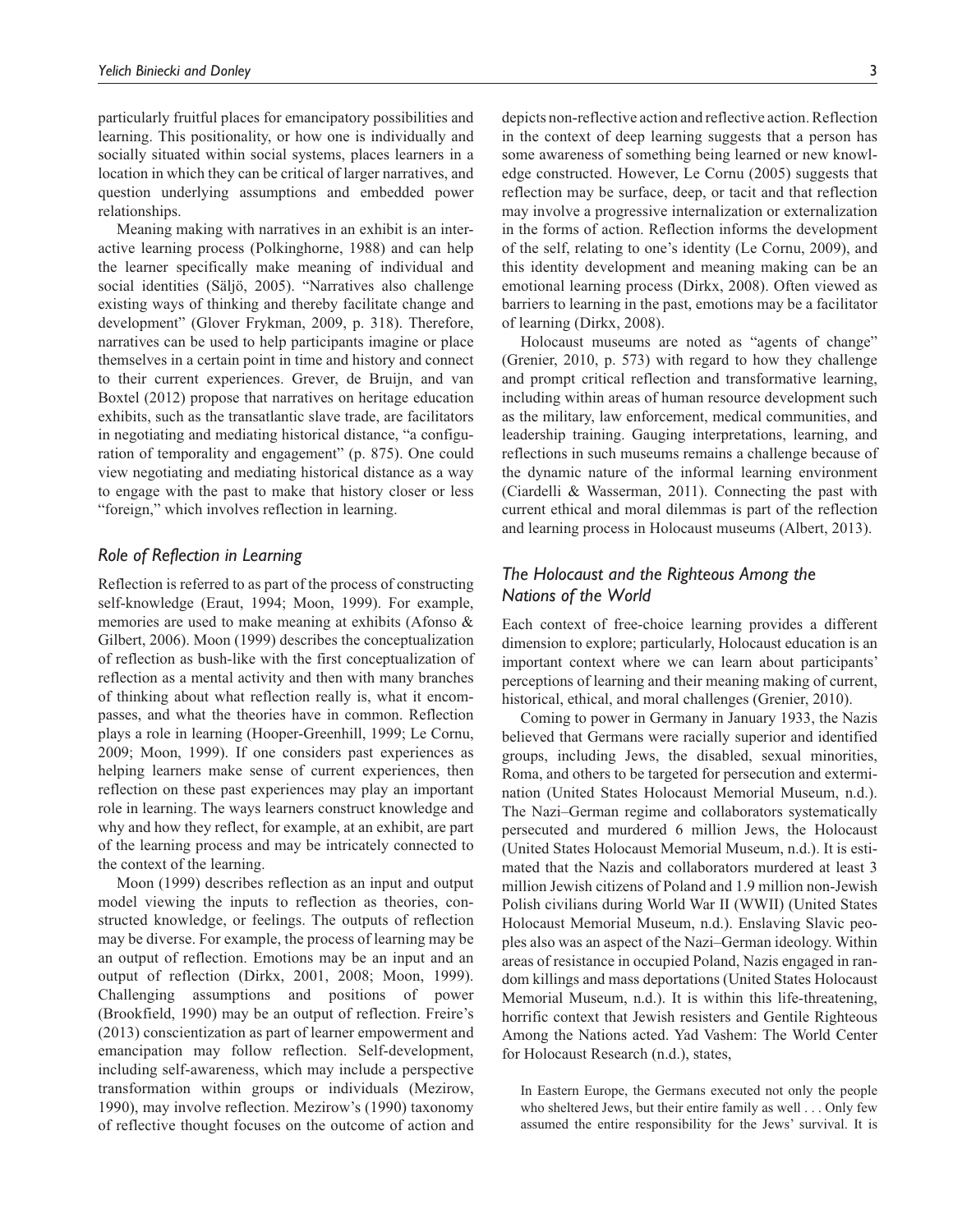Although Holocaust education is not a new area of inquiry, this study's exploration focuses on free-choice learning through exhibits highlighting Poles deemed the "The Righteous Among the Nations of the World" by the State of Israel. Hidden stories of Polish resistance and Righteous Among the Nations in Poland and other Central and Eastern European countries were not discussed during Communist rule (1945-1989) because resistance of any kind was not to be tolerated under the authoritarian regime and ideology (Institute of National Remembrance, n.d.). The Institute of National Remembrance, a Polish academic, archive, and education center, strives to document these stories and other crimes against Poland, but this documentation often is challenging due to the complexity of such data collection.

Holocaust education is an important context to explore as the Holocaust is an event unique to human history and after which the term *genocide* was formally used at the United Nations in addressing crimes against humanity. As there are fewer survivors, we will need to rely on exhibits, stories, films, and other ways of sharing to continue to document and tell these stories. Communities with less religious, ethnic, and national origin diversity may have less of an opportunity for face-to-face engagement with diversity and related international issues. Therefore, the context of our study provides an important area to explore learners' meaning making at programs to better inform program planning and improve strategies for learner engagement.

The focus of this study is not without controversy, and researchers often struggle to make meaning of their own experiences and ethics related to Holocaust education (Tinberg, 2005). Emphasizing rescuers may be viewed as overshadowing the evil of the perpetrators and bystanders as well as portraying Jews as passive victims. We as researchers found ourselves questioning the complexity of our positionalities, which is noted as a process for educators in Holocaust education (Lindquist, 2010). Although most participants communicated feeling horrified by learning more about the Holocaust, a local news network received one anti-Semitic and anti-Polish response about an exhibit, which was a focus of this study. To know these responses continue to exist, underscores to us that Holocaust education is an important area of remembrance and learning.

In a global study, the Anti-Defamation League (2014) documented that 46% of the respondents had never heard of the Holocaust, with the percentage of 23% in the Americas. Incorporating narratives and uncovering stories are part of Holocaust education (Parrish, 2010). Therefore, our aim within the study is not to create a "competition over suffering" (Milerski, 2010, p. 120), or to negate the suffering of any group, but to understand learning through this inquiry of an international education context in which additional

studies are needed to further the field (Taylor, 2012; Yelich Biniecki 2015).

This study aims to explore meaning making through the lenses of free-choice learning, narratives, reflection, and Holocaust education, with a specific focus on the Righteous Among the Nations of the World from Poland. Investigating learner meaning making of the Righteous Among the Nations exhibits within the pubic space of a library in a rural community can inform public pedagogy work within the realm of international education in settings across the United States such as the one we explore in this study.

### **Method**

This qualitative interpretive study focused on understanding how individuals made meaning about their experiences as participants in free-choice learning at exhibits focusing on the Righteous Among the Nations. In a basic, qualitative interpretive study, the researcher "attempts to discover and understand a phenomenon, process, the perspectives, and worldviews of people involved, or a combination of these" (Merriam, 2002, p. 6). To understand participants' meaning making, we interviewed 11 individuals who attended programs at Midwestern University that centered on the role of Polish non-Jews who risked their lives to save Jews during the Holocaust. The programs consisted of the Righteous Among the Nations exhibit and the Jan Karski exhibit.

The exhibits were located in the main floor of the university's library and were set up as open panel displays in which individuals could freely walk through at their own pace. The first exhibit displayed panels with pictures and texts detailing the stories of Polish Gentiles (given the titles of Righteous Among the Nations of the World) and Polish Jews. The narratives depicted the historical context of Nazi–German occupied Poland during WWII including the stories of the rescuers and the rescued as well as their fates. For example, life stories of Polish Gentiles and Jews were described including photos of hiding spaces and narratives of courage depicting how individuals and families risked their lives to aid others, sometimes resulting in their execution.

The second exhibit depicted the life story of one man, Jan Karski, who risked his life as a member of the Polish Underground resistance to gather intelligence about Nazi– German atrocities committed against Jews, write reports, and impel Western leaders to intervene, which they did not (Jan Karski Educational Foundation, n.d.). Part of the narrative of the exhibit described how Karski was smuggled into the Warsaw Ghetto and a concentration camp near Lublin. His photographic memory and firsthand account of the crimes against humanity he witnessed were central to the narrative depicted in the exhibits as well as his journey through life after WWII.

The researchers' subjectivities are important to describe as it is through our lenses the data were analyzed (Sultana, 2007). The first researcher is from outside the state in which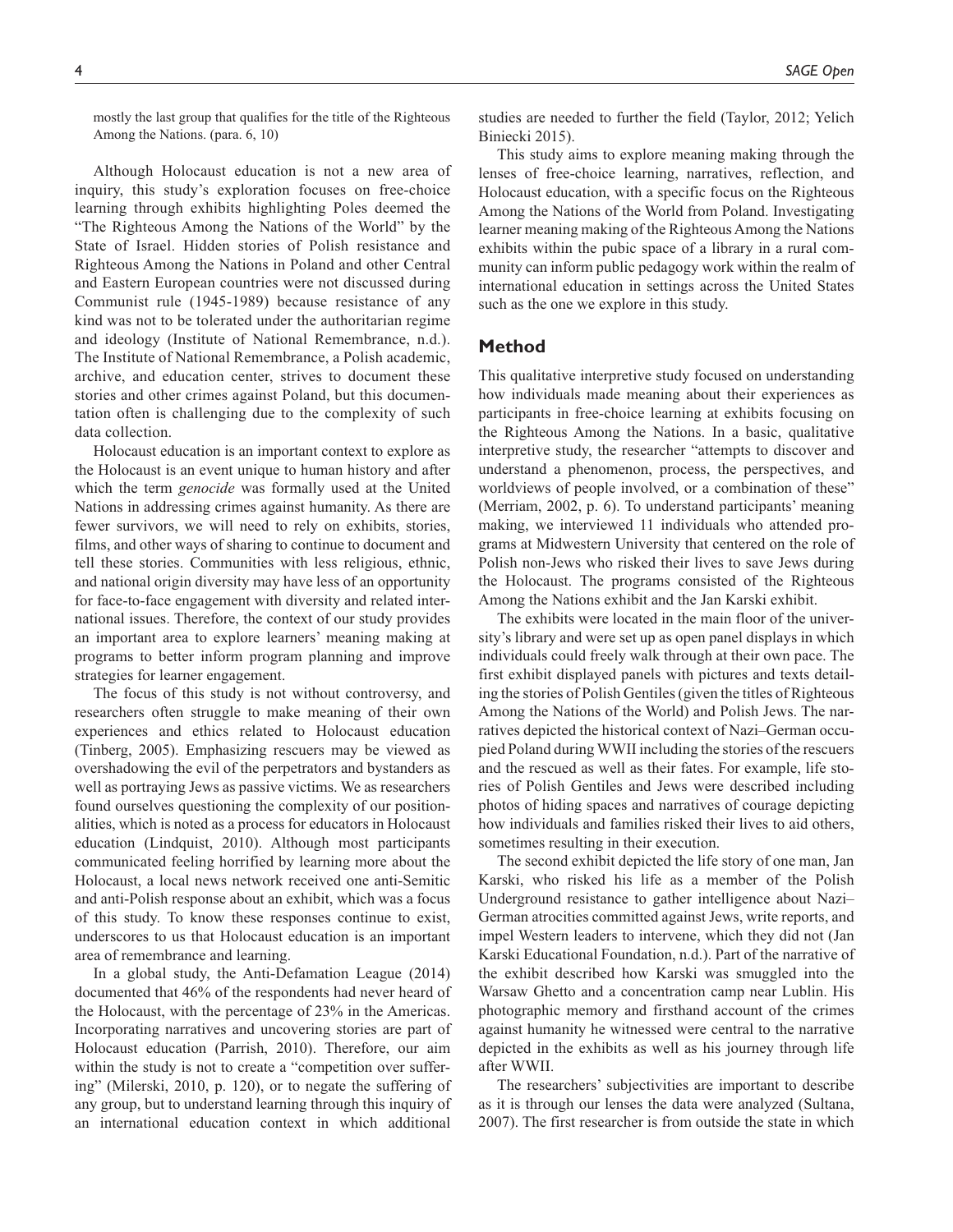| Name     | Age | Sex | Race and ethnicity  | Occupation          | National origin      |
|----------|-----|-----|---------------------|---------------------|----------------------|
| Gail     | 26  | F   | White               | <b>PhD Student</b>  | <b>United States</b> |
| Jenny    | 63  |     | White               | Instructor          | <b>United States</b> |
| Lilly    | 53  |     | White               | Instructor          | <b>United States</b> |
| Madeline | 21  | F   | White/Hispanic      | Student             | <b>United States</b> |
| Nancy    | 55  | ᄃ   | <b>White</b>        | Assistant Professor | <b>United States</b> |
| Ola      | 38  | F   | <b>White/Polish</b> | Instructor          | Poland               |
| Piotr    | 49  | M   | <b>White/Polish</b> | Instructor          | Poland               |
| Rhonda   | 22  | E   | White               | Student             | <b>United States</b> |
| Thalia   | 65  | F   | White/Jewish        | Retired             | <b>United States</b> |
| Valerie  | 20  | F   | White               | Student             | <b>United States</b> |
| Wanda    | 59  |     | White               | Program Coordinator | <b>United States</b> |

**Table 1.** Participant Characteristics.

the exhibit was held and identifies as a member of the Polish American heritage community. She has worked and lived in Poland and visits Poland annually. The second researcher is from the area and identifies as American.

At the end of each exhibit, participants were given an opportunity to provide feedback on comment cards. Sorting comment cards and identifying themes related to our main research question provided the first stage of data analysis, which we organized through concept mapping, a visual organization process to organize data and view interrelationships between themes (Novak, 2010; Wheeldon & Faubert, 2009). The comment cards also provided an opportunity for exhibit attendees to indicate if they were interested in participating in a study associated with the exhibit and provide a space to give their contact information. The second author sent emails to those individuals detailing the study and asking for volunteers. We used convenience sampling to access participants and, therefore, are unable to generalize our findings beyond our own study. Similarly, there are limitations to the representativeness of our sample. Our sample is drawn from persons who attended the exhibit and left their contact information on the comment cards. Thus, we did not have access and did not interview individuals who attended the exhibit but did not comment on comment cards or leave contact information. Eleven respondents composed the final sample recruited for this study. Table 1 depicts participant characteristics as they identified and described themselves.

Participants included 11 women and one male; all were associated with the town's university in some capacity as either student or employee. The demographics of participants are unsurprising given the social context in which this study is situated: a mainly White, small, college town in the Midwest.

Participants were interviewed by the second author. Interviews took place at the location of the participant's choosing (student union, coffee shops, the second author's office) and were audio-recorded with the permission of the participant. Through a semi-structured interview guide (Creswell, 2014), participants were asked about their experiences in the exhibits, what they remembered most, about their learning styles, how they used what they learned at the exhibit, and how they made sense of their experience at the exhibit. Following data collection, the interviews were transcribed verbatim by an outside transcriber and analyzed by both the first and the second authors.

In the first round of coding, both authors thoroughly read through the interview data and openly coded (Miles & Huberman, 1994) the data for relevant themes and commonalities pertinent to the research question: How did learners make meaning of their experiences as participants at exhibits focusing on the Righteous Among the Nations of the World? Matrices were then developed to put order on the initial themes (Miles & Huberman, 1994). In the second round of coding, the authors further refined their initial codes through the use of the matrices with categories such as: "things most remembered from exhibits", "how used knowledge", "us versus them", and "hidden stories". Trustworthiness of the study was maintained through such strategies as maintaining notes and comments about the interaction with the data, meeting throughout the analysis process in face-to-face meetings or via video conference to co-check meaning making, and providing participants with opportunities for feedback on transcripts (Creswell, 2014).

# **Findings: The "Web" of Learning About Righteous Among the Nations**

Our findings identified three main mechanisms in which participants "made sense" of their experiences at the Righteous Among the Nations and Jan Karski exhibits: through emotions, being challenged, and broadening awareness. The following four participant stories were chosen to depict the interrelationship between the ways in which participants made sense of learning about this topic.

Nancy, a dance professor, teaches at the same Midwestern University where the exhibits were held and attended both of the programs. She attended the programs because of her lifelong interest in Holocaust history. During her attendance,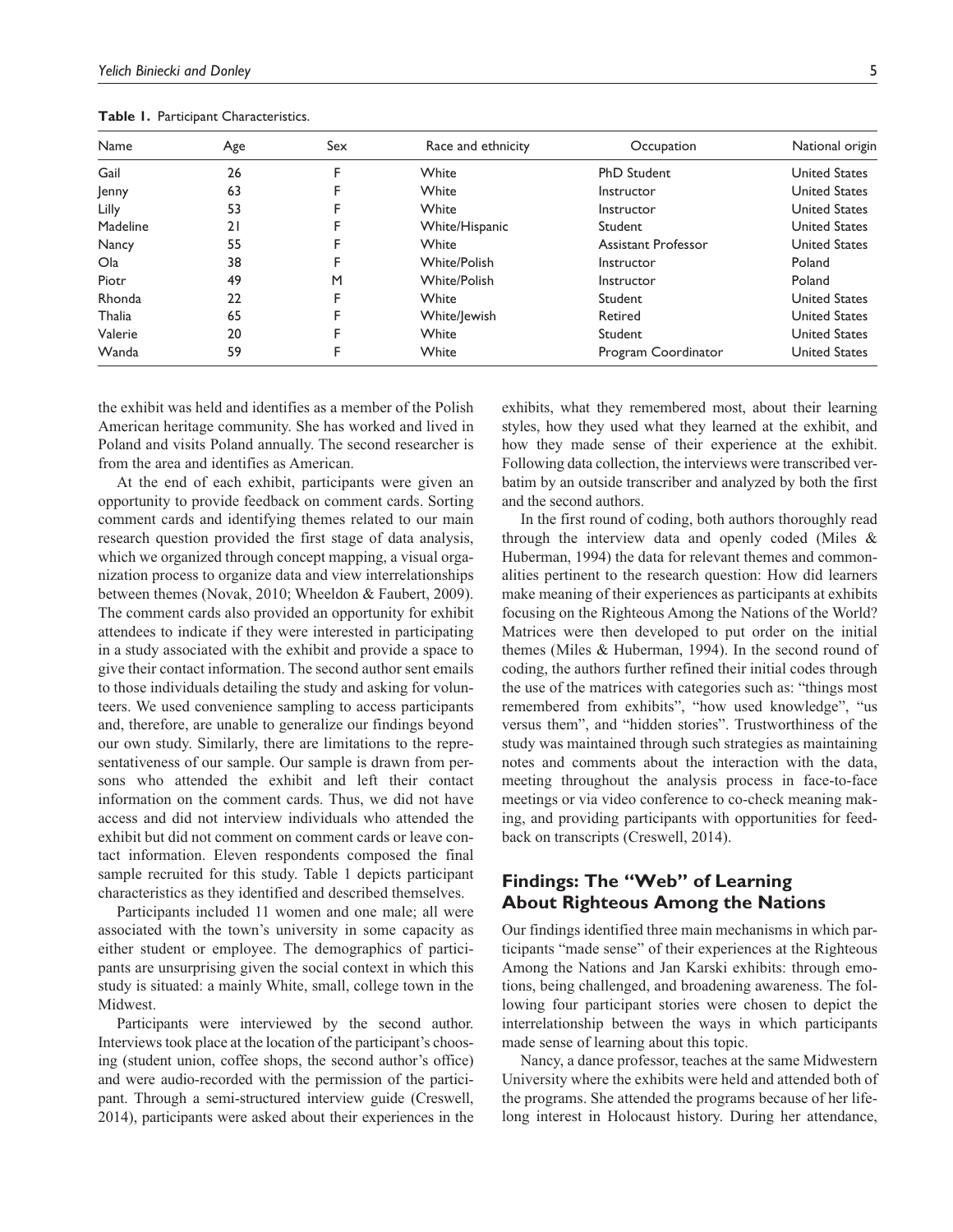Nancy was struck by the personal stories of the Polish Gentile families who helped Polish Jewish families escape. She comments on how she felt uncomfortable around the Poles during the event. Nancy draws connections between the program and contemporary global conflicts happening in the Middle East and Ukraine. Particularly, she wonders why it is that these conflicts between ethnic or religious groups continue to happen over the course of history. Following the program, she speaks with her husband about how the program reinforced the importance of being aware of global issues and conflicts.

Gail, a doctoral student at the same Midwestern University, attended the first program. Her main reason for attending the program was because of her interest in "hidden stories" throughout history, particularly those about WWII. Gail also has a grandfather who was a solider in WWII. She was most struck by the unfolding narratives and the pictures of the families of the rescuers and the rescued when participating in the program; particularly she wondered what other hidden stories were out there that we do not know about. Gail connected her experience at the program to her own work as an educator. She sees hidden stories as a potentially useful learning tool in the classroom.

Ola also attended both of the programs. She was interested in attending the program because she is Polish and lived most of her life in Poland. Both of the stories presented at each program are not unfamiliar topics for Ola. As a young child, she learned about these events while attending school in Poland. Revisiting these stories through her participation in each program made Ola proud of her Polish heritage. She felt especially proud when recounting her experience at the programs with Polish friends after she attended the exhibits.

Thalia is 65-year-old, retired woman, and she attended the first program and a corresponding play associated with Righteous Among the Nations of the World. She had two main reasons for attending the programs. First, she said she was immediately interested in it because she is Jewish and she recalled how there are not a lot of programs about the Holocaust offered in her city of residence. Second, she attended the programs because she was interested to see how Poland and Polish people's roles in WWII were going to be portrayed in the exhibit. Thalia concluded that her experience with the program added to her knowledge about Poland's role in the world, particularly that there were "good" Poles who aided Jewish families escaping the Holocaust, which was inconsistent with her previous perspective that Poland did not help much during WWII.

These four examples demonstrate the often complicated and interrelated ways in which participants communicated they make sense of learning in Holocaust education contexts. Specifically, one respondent, Nancy, described learning and the interconnections between these meaning making mechanisms like a "spider web." She said, "There's an intersection here, and an intersection there, and they might not seem like they directly relate, but if you follow the web around, they

are connected." This web becomes evident when analyzing participants' stories about how they made meaning of their attendance of the Righteous Among the Nations programs. The topic intersected, for example, with a participant's identity, international issues, and emotions.

In the remainder of this section, we focus on answering our overarching research question: How did learners make meaning of their experiences at exhibits depicting narratives of the Righteous Among the Nations of the World? We explore these mechanisms—emotions, being challenged, and broadening awareness—in greater detail and how they are related to meaning making of the Righteous Among the Nations exhibits.

## *Through Emotions*

One of the main mechanisms through which people made sense of their participation in the exhibits was emotions. They described "being moved" or being "emotional" during their learning. Participants communicated emotions from sad, to angry, to hopeful in the same learning process.

Participants described trying to imagine the horror, sadness, and pain around for one to take such action to save others when one could have opted only to save oneself. Questions included "Could I be brave?" and "Could I have the courage to save others under such circumstances?" Lilly examined her beliefs as a Christian and asked, "Would I rise to the occasion?" This was a rather common response to the program during interviews with participants and many asked, "Could I do this?" Some also provided answers to these questions; they did not know if they would be able to perform some of these heroic acts they read about, but hoped they would be able. By asking these hard questions of themselves and in some cases providing answers, participants make sense of narratives by imagining themselves in the shoes of the Polish Gentile families to reflect on whether they would be capable of doing similar things under similar circumstances. Participants not only asked questions about themselves in relation to the narratives but also more generally about human nature.

Gail, who attended the Righteous Among the Nations program, reflected more generally on the role of the Polish Gentile families:

It's amazing how much people were willing to risk for total strangers. Some of them had a connection, but most of them had no connection to these people and yet they died for them. I think it teaches something really fundamental about the potential for goodness in people; it also teaches [us about] the potential for evil.

Like Lilly and Valerie, Gail was amazed at what others could do for complete strangers. Empathy was one of the biggest emotions identified in participants' reflections on their experience in the programs. Gail also empathized with the Polish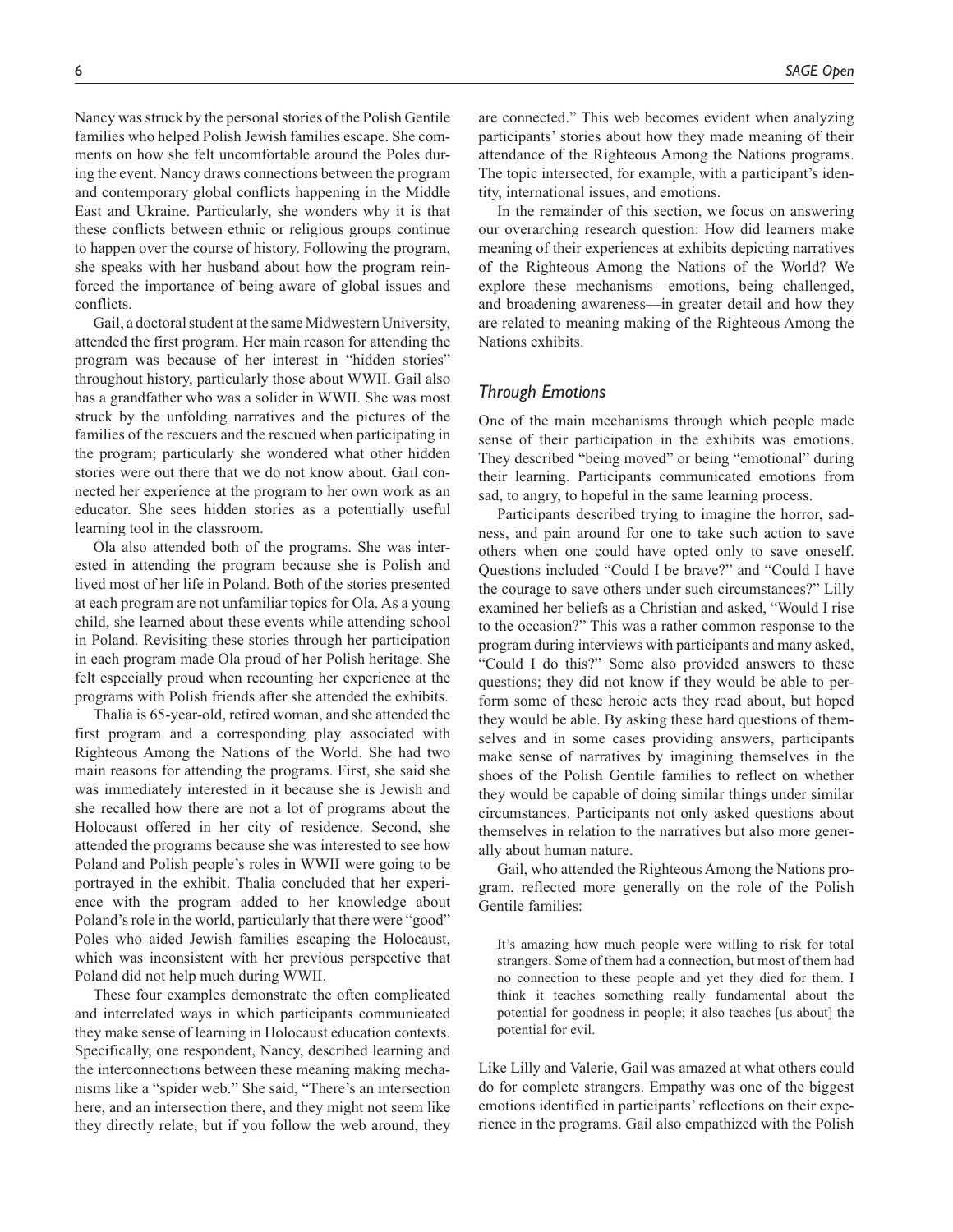Gentile families who helped the Polish Jewish families for being willing to risk it all to save them. She concludes, again, by asking hard questions about human nature and good and evil. She identified that human goodness and evilness could exist, which she saw as a useful lesson.

Participants also described feeling empathy for the survivors they read about. Valerie said, "It (the exhibit) definitely makes me empathize with the survivors . . . How they wanna forget and I don't wanna acknowledge it. I feel that's kind of repetitive." She explained that she did not want to even think about the fact that "the Holocaust could have happened." It was difficult to "be in tune with the emotions behind it." Valerie described feeling empathy with Holocaust survivors in how she understood how it might be easier to forget because of the emotional pain remembering can cause. Valerie's reflection was somewhat different from the majority of other participants, because she identified how difficult telling and remembering these stories can be for survivors and how that might lead to wanting to forget rather than remember these events. Valerie's account suggests how challenging participating in this program was for participants in a multitude of other ways.

# *Being Challenged*

Participants expressed empathy, but for some, empathetic feelings also brought a sense of challenge because it took them "outside of our cultural bubble." Participants described feeling challenged because they had previously not known of the stories of the Polish Gentile families saving the Polish Jewish families. Some felt guilty they had not learned about the Righteous Among the Nations earlier and that through narratives, this was the first time they had really started learning about these individuals. Rhonda was "surprised" that she had not heard of Jan Karski in high school history. This "surprise" was common among other participants as well. For example, some participants described these stories as hidden to them. This feeling of surprise served as an important starting point for meaning making. Madeline, a college student in elementary education, attended because it was required for class, but she stayed much longer than required because she found the narratives of the exhibit interesting. Her younger sister's friend attended with her. Madeline said that she learned, "There are a lot of invisible stories." Valerie, a sophomore in college, heard about the exhibit from her history professor and she remembered that it had been in New York City prior to coming to the library on campus. She described the stories at the exhibit taking her "outside of our cultural bubble" and she felt that the exhibit was important to push people outside of that bubble. Ola and Piotr described feeling appreciative of the exhibit educating others about their cultural history; however, all other participants described being "pushed out of the cultural bubble" as a part of their participation, which made them feel uncomfortable and challenged them in a multitude of ways.

In addition to the content of the program challenging participants' "cultural bubbles," sharing space during the program with individuals of various cultural backgrounds also was challenging for some participants. Within the same program, Nancy said,

There were a lot of Polish people there which was fun, since I've never been to Poland it was fun to speak to them, but they are a little clannish . . . I haven't been to Europe in about 10—12 years so I forgot this, this "you're not us" thing. But it's okay, people are who they are.

In this community, Nancy wanted to learn about "the others" and came to learn about diversity and tolerance, but felt challenged to socially be around "the others" in a real, physical space. She expressed curiosity and discomfort by the diversity of people in attendance of the program, which she attributed to not regularly being around other languages or those unlike her.

Other participants experienced similar reactions, and their social identities came to the forefront during their participation in the program. Thalia felt she was challenged by two points: as a member of the Jewish community, "There are good people wherever you go, so I was pleased that the good Polish people were getting some recognition and I was also pleased that Poland was recognizing the significance of its role . . ." However, she also said, "I'm a little concerned that they are suddenly going to try to say that Poland did a good job, because they didn't in general do a good job. But significantly wonderful people did a wonderful job." Throughout her interview, Thalia seemed challenged by her reflection on rescuers, bystanders, victims, and the context of oppression in which they co-existed. She said that she did see Poles at the event, but she hesitated to go and introduce herself. Therefore, moments encountering the other at the event were part of the challenge that intersected with the content of the exhibit. Thalia's description of her experience also explores how her social location as a Jewish person and her perception of Poland's role in WWII shaped her meaning making of the program.

### *Broadening Awareness*

The final way in which participants described making sense of the programs was through feeling an increased awareness and feeling as if their "eyes were opened" or opened a little wider. This increasing awareness also was connected to the idea of the "hidden" stories displayed in narratives. Many respondents identified that they had not previously known about the stories, and through their participation in the exhibits, they increased their knowledge or gained greater insight about the Holocaust. Madeline shared she thought that continually acknowledging these stories and keeping informed does not let us forget. She said,

I think recognizing that those things are so real and that they happened. Just getting to see the pictures and actually the list of names (those who saved people, who were killed because of it,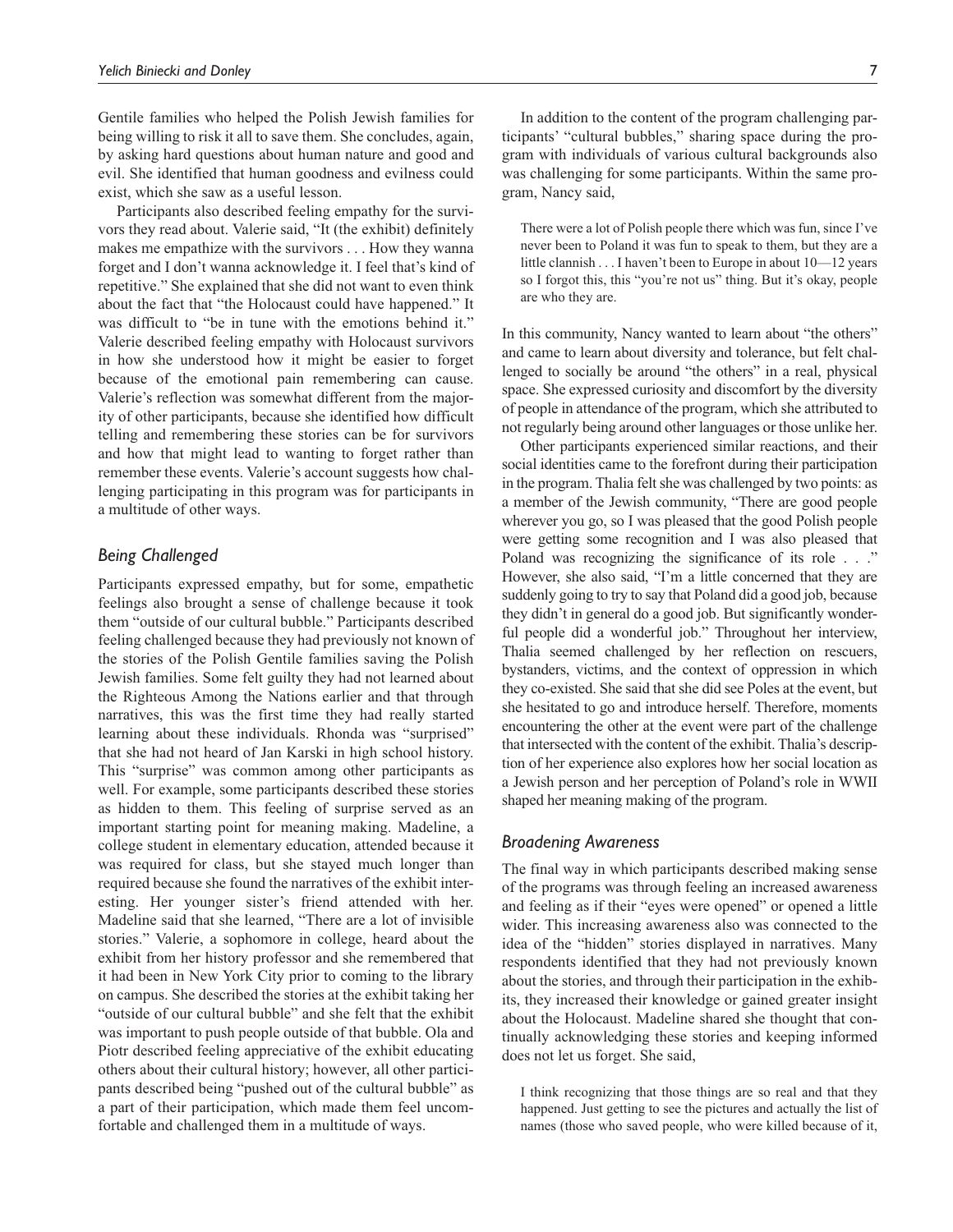and people who were saved), which you could look at the names and just walk over them, and ignore them, not even thinking about them, but if you actually think of all the lives, all those people touched, just being able to think back and realize that's not just a story you read in a history book.

By participating in the exhibit, Madeline talked about how these stories that she learned about in history books throughout her lifetime became more humanized. Through the photos and narratives provided in the programs, some participants described feeling much more connected to the stories. The stories became more "real" to them.

Others identified developing an awareness about their own privileges as Americans. Participants drew comparisons between the privileges afforded to people in the United States that others in different locations may not have. For instance, Wanda spoke about how many of the people in the world do not have the freedoms available to those in the United States. Similarly, Nancy, a university professor, spoke on the same issue but in more detail:

We are in such a fortunate climate of freedom. I don't think we are teaching people what the cost of freedom is; what the value of freedom is and what you have to do to maintain it. When you are upset about something—do you write your representative? Do you protest? Do you understand that you are not shot when you protest? [I am] Concerned we are becoming a country of mushballs and self-centered whiners. People do not have the easy life we do.

Nancy was very critical of what she saw in current U.S. culture as political complacency, apathy, and being uninformed about the surrounding world. For some of the participants in this research, attending such a harrowing exhibit on the atrocities of the Holocaust served as a reminder to be aware of what is going on around you, to not be complacent, and be a concerned, informed citizen.

Others acknowledged that attending this program reinforced the idea that as individuals, it is our responsibility to be aware of what happened in the past as well as what is going on today. Valerie said that she felt "more attuned to the suffering happening now . . . We can't forget about history; we can't forget about the things that are going on internationally." Thalia said, "It's terribly important that we not stop talking about it." Piotr said he thought that there was a "break" in Holocaust education in the United States and that "We still have to work on those issues; basically it's important for the human rights and humanity." Thalia said the participation further ignited feelings for her to continue to share information about the Holocaust so that it cannot be repeated. She said,

You know, it becomes more important for exhibits like this to happen, for people to understand that this was a reality and it wasn't just 6 million Jews, it was 3 million other people that they killed, so if you were gay, or handicapped, or gypsy, I mean they murdered a lot of people. It's so important that these things be brought to our university for the next generation because I'm afraid that they are going to try and say that it didn't happen.

Thalia's response communicated a sense of urgency to continue to tell these stories presently and capture them for future generations. Participants' interviews emphasized their ideas of the importance of being aware of what was going on in the world: past, present, and future. Through this program, participants learned things they did not know, criticized unawareness about historical and present international conditions, and recognized the importance of continuing to spread awareness about the Holocaust and other similar issues by sharing stories like Righteous Among the Nations of the World and Jan Karski.

# **Discussion and Implications**

This study further informs our understanding of meaning making in free-choice learning contexts. In particular, the study suggests ways in which we might further bridge distance in international education exhibits focusing on human rights and human conflict. Hidden stories within exhibits and fostering learning around those stories are complex processes. In this study, the exhibits were held in the middle of a nationally identified conservative state in a rural area with a majority White population, a very small Polish population, and a very small Jewish population, of which some participants belonged to both social groups. The diversity represented in the exhibit on multiple levels is also hidden or non-existent within daily life for the majority of the population. Falk and Dierking (2002) identify participants' choice and control as important elements of free-choice learning, such as learning at exhibits. This study's findings suggest that we may wish to identify additional prompts and support for meaning making within that physical space of the exhibits to help learners identify these choices.

For example, participants at the Righteous Among the Nations exhibits reflected upon "what would I do" as it related to current ethical and moral dilemmas (Albert, 2013). This reflection also accompanied emotions such as sorrow, anger, and hope, which may be facilitators of learning and an input into the meaning making process (Dirkx, 2001, 2008) and a space connecting learning and emotion (Parrish, 2010). Participants described the exhibits providing a connector in fostering empathy and challenges within the learning process. Therefore, participants' interviews suggest that in their cases, historical distance was bridged as Grever et al. (2012) and Ciardelli and Wasserman (2011) discuss in their work, which is an important aim in such exhibits. Participants discussed the exhibit prompting a reflection on the need to work on current humanitarian issues in the present. However, interviews suggest that this historical distance perhaps was not bridged within the space of the exhibit itself. When pressed to be in a shared, benign space like a library with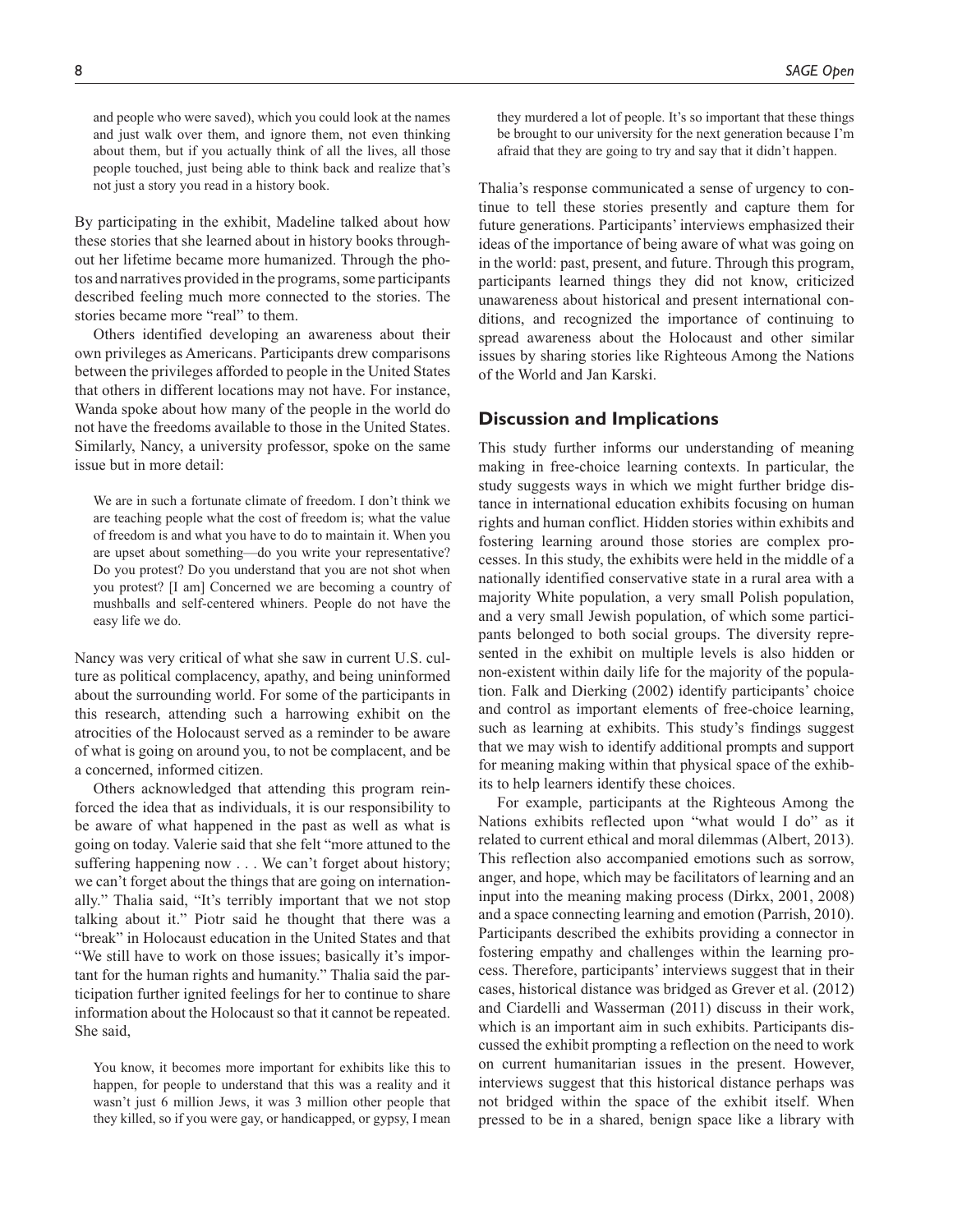"the other," some participants expressed feeling challenged to do so and even seemed unaware in interviews that they spoke intolerantly of "the other." For example, Nancy, an assistant professor, was in a shared space to learn about diversity and tolerance, yet seemed uncomfortable and even made othering comments about Poles in her interview. If such exhibits aim at prompting deeper critical reflection, educators may ask what other kind of prompts could be provided to foster this reflection. Such prompts might include questions at the end of the exhibit focusing on social identities in communities and social justice, resources or links if participants would like to learn more, and ways of continuing to stay involved in the issues of focus.

Participants described being challenged through the narratives of rescuers and victims they read at the exhibit (Clark & Rossiter, 2008; Glover Frykman, 2009). Their reflection was situated within multiple cultural identities, such as national, ethnic, religious, and professional within different socially prescribed values of power. For example, Ola and Piotr described appreciating that the topic focused on the history of their ethnic group was receiving attention. Thalia was challenged by feeling othered at the event and in the process of reflecting on her tension of discovering the "good" Poles, did not know what to do when she saw Poles talking at the event. And, U.S. citizens seemed to feel shocked that they did not know about aspects of the topic. For U.S.-born participants, this appreciation of the space of the United States often was "safe" and "better" as participants struggled with trying to come to terms with other ways of thinking about national origin and identity. Therefore, educators may find challenges and tension between this appreciative reflection (Le Cornu, 2009) and critical reflection (Mezirow, 1990) within these shared spaces on multiple levels. Although none of the individuals discussed talking to each other, each had an interest in "the other" which they indicated in through descriptions of empathy and challenging. The learning described involved a tension or symbiotic relationships between the appreciative and the critical reflection. The prompts which could be provided to bridge historical distance might also provide further ways of developing critical media literacy about current events and engagement. For example, using prompts to examine community relations in the communities in which one resides could provide additional connectors for participants. Virtual privilege walks could be added to supplement exhibits and ask participants to examine their positionalities. Questions as simple as "Who do you eat with at work or school?" and "Who would you ask to drive you to the airport?" can provide points of reflection about how we decide who matters.

Free-choice learning has been noted as a powerful professional development connector for leaders, teachers, and students (Grenier, 2009) as the narratives here suggest. The study also suggests that providing avenues to further interrogate our positionalities (Lindquist, 2010) and the positionalities of such exhibits within our environments may deepen professional development. Free-choice learning programs can be an input into professional development, and international education exhibits may provide very important spaces to do so. Although professionals such as educators participated in the exhibit, additional organization around fostering specific professional and continuing education could be incorporated for concrete learning objectives within multiple disciplines thereby increasing awareness of the topic as well as connecting to formal educational goals. In addition, all participants interviewed were members of the university community, which also may indicate the need to examine outreach initiatives to engage communities beyond the "cultural bubble" of the campus. Additional questions connected to intergroup, on-site observations, and daily life might be helpful.

Free-choice learning in international education, particularly of human conflict, provides opportunities for reflection to negotiate and mediate historical distance to engage with the past to make that history closer or less "foreign." This learning and reflection may also be a connector to foster interest in learning more about communities in which we live. Whether the exhibit is focusing on Sudan, Syria, or Ukraine, diverse heritage and diaspora communities of multiple and intersecting identities may be learners and participants within a shared space. Learning and reflection for diverse communities is multifaceted. Through understanding the complexity of meaning making, we can better plan and facilitate programs within Righteous Among the Nations and Holocaust exhibits as well as other international free-choice learning contexts.

Our research demonstrates the complexity of meaning making that takes place when engaging in international education, free-choice learning settings. Future research should continue to investigate meaning making processes across diverse learning contexts. Similarly, our sample is mostly White of U.S. nation origin and undisclosed ethnicities and religions. Future research should attempt to address the limitations of this research by incorporating more racially and ethnically diverse participants. Despite the respective limitation, it is also important to acknowledge that there are many communities across the United States that share similar characteristics with our study context: a nationally identified conservative state in a rural area with a majority White, U.S. born population; therefore, exploring meaning making with the public pedagogy of exhibits such as the Righteous Among the Nations may inform how these exhibits are part of facilitating learning in areas with little cultural diversity and where face-to-face interaction with "the other" may happen in those public spaces.

#### **Declaration of Conflicting Interests**

The author(s) declared no potential conflicts of interest with respect to the research, authorship, and/or publication of this article.

#### **Funding**

The author(s) received no financial support for the research and/or authorship of this article.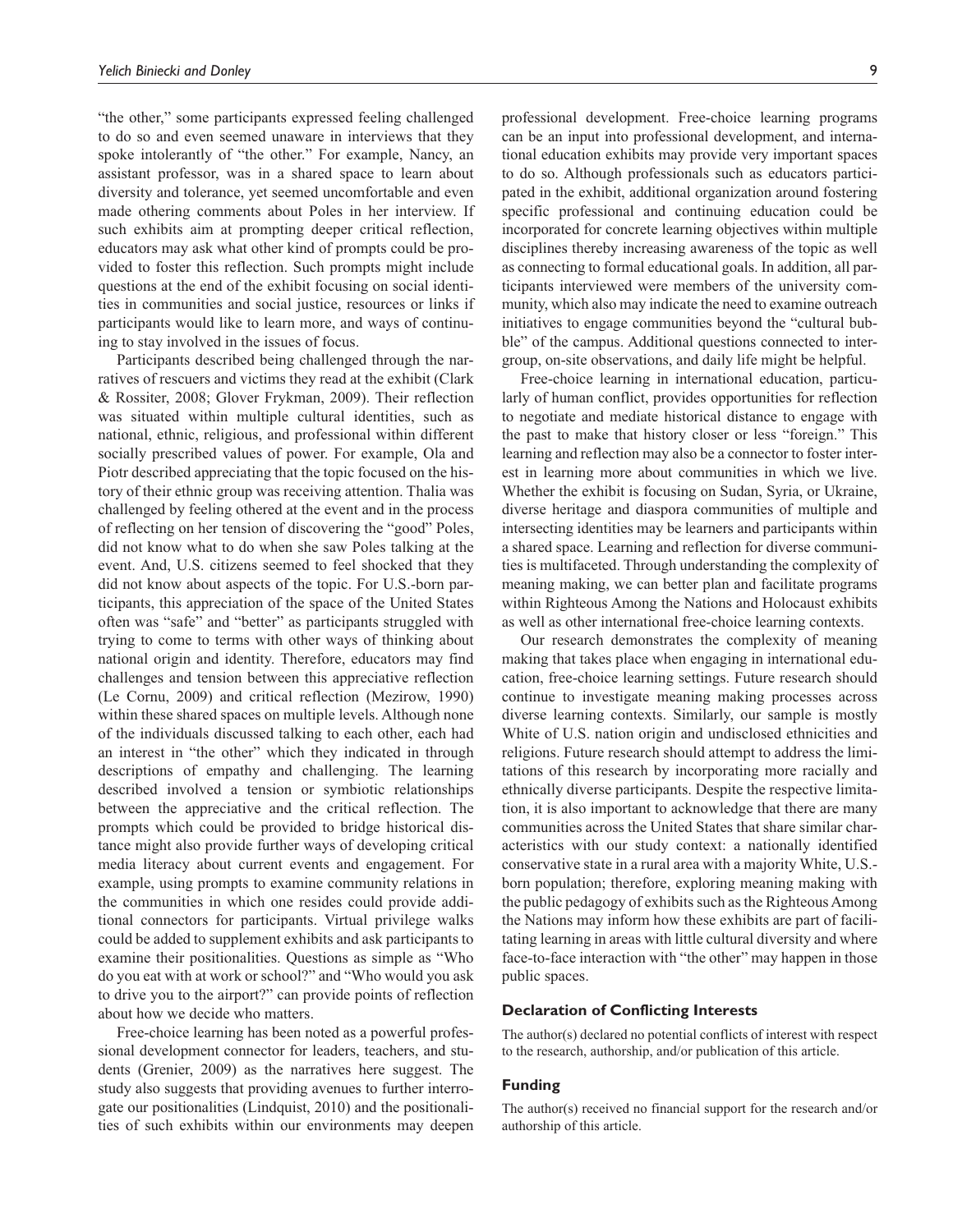#### **References**

- Afonso, A. S., & Gilbert, J. K. (2006). The use of memories in understanding interactive science and technology exhibits. *International Journal of Science Education*, *28*, 1523-1544.
- Albert, Z. (2013). Exhibiting the Holocaust, exhibiting the self: Museum tour narratives and post-Holocaust American identity. *Museums & Social Issues*, *8*, 47-58.
- Anti-Defamation League. (2014). *ADL global 100: An index of anti-semitism*. Washington, DC: First International Resources.
- Ausburn, L. J. (2002). The freedom versus focus dilemma in a customized self-directed learning environment: A comparison of the perceptions of adult and younger students. *Community College Journal of Research and Practice*, *26*, 225-235.
- Berg, S., & Chyung, S. (2008). Factors that influence informal learning in the workplace. *Journal of Workplace Learning*, *20*, 229-244.
- Boyer, L., & Roth, W. (2005). Individual/collective dialectic of free-choice learning in a community-based mapping project. *Environmental Education Research*, *11*, 335-351.
- Brookfield, S. (1990). Using critical incidents to explore learners' assumptions. In J. Mezirow (Ed.), *Fostering critical reflection in adulthood* (pp. 177-193). San Fransisco, CA: Jossey-Bass.
- Bruner, J. S. (1986). *Actual minds, possible worlds*. Cambridge, MA: Harvard University Press.
- Bruner, J. S. (2002). *Making stories: Law, literature, life*. New York, NY: Farrar, Straus and Giroux.
- Ciardelli, J., & Wasserman, J. (2011). Inspiring leaders: Unique museum programs reinforce professional responsibility. *Journal of Museum Education*, *36*(1) 45-56.
- Clark, M. C. (2001). Off the beaten path: Some creative approaches to adult learning. *New Directions for Adult & Continuing Education*, *89*(2), 83-90.
- Clark, M. C., & Rossiter, M. (2008). Narrative learning in adulthood. *New Directions for Adult & Continuing Education*, *119*(3), 61-70.
- Creswell, J. (2014). *Educational research: Planning, conducting, and evaluating quantitative and qualitative research* (5th ed.). Upper Saddle River, NJ: Pearson.
- Dirkx, J. (2001). The power of feelings: Emotion, imagination, and the construction of meaning in adult education. In S. Merriam (Ed.), *The new update on adult learning theory: New directions for adult and continuing education* (No. 89, pp. 63-72). San Francisco, CA: Jossey-Bass.
- Dirkx, J. (2008). The meaning and role of emotions in adult learning. In J. Dirkx (Ed.), *New directions for adult and continuing education* (No. 120, pp. 7-18). San Francisco, CA: Jossey-Bass.
- Eraut, M. (1994). *Developing professional knowledge and competence*. London, England: Routledge.
- Falk, J., & Dierking, L. (2002). *Lessons without limit: How freechoice learning is transforming education*. Lanham, MD: AltaMira.
- Freire, P. (2013). *Pedagogy of the oppressed*. New York, NY: Bloomsbury.
- Glover Frykman, S. (2009). Stories to tell? Narrative tools in museum education texts. *Educational Research*, *51*, 299-319.
- Grenier, R. S. (2009). The role of learning in the development of expertise in museum docents. *Adult Education Quarterly*, *59*, 142-157.
- Grenier, R. S. (2010). Moments of discomfort and conflict: Holocaust museums as agents of change. *Advances in Developing Human Resources*, *12*, 573-586.
- Grever, M., de Bruijn, P., & van Boxtel, C. (2012). Negotiating historical distance: Or, how to deal with the past as a foreign country in heritage education. *Paedagogica Historica*, *48*, 873-887.
- Heimlich, J. E., & Horr, E. T. (2010). Adult learning in freechoice, environmental settings: What makes it different? *New Directions for Adult & Continuing Education*, *127*, 57-66.
- Hooper-Greenhill, E. (1999). *The educational role of the museum*. London, England: Routledge.
- Institute of National Remembrance. (n.d.). About the Institute of National Remembrance. Retrieved from [https://ipn.gov.pl/en/](https://ipn.gov.pl/en/about-the-institute) [about-the-institute](https://ipn.gov.pl/en/about-the-institute)
- Jan Karski Educational Foundation. (n.d.). Karski's life. Retrieved from [http://www.jankarski.net/en/about-jan-karski/jan-karski](http://www.jankarski.net/en/about-jan-karski/jan-karski-life.html)[life.html](http://www.jankarski.net/en/about-jan-karski/jan-karski-life.html)
- Le Cornu, A. (2005). Building on Jarvis: Towards a holistic model of the processes of experiential learning. *Studies in the Education of Adults*, *37*, 166-181.
- Le Cornu, A. (2009). Meaning, internationalization, and externalization: Toward a fuller understanding of the process of reflection and its role in the construction of the self. *Adult Education Quarterly*, *59*, 279-297.
- Lindquist, D. H. (2010). Complicating issues in holocaust education. *The Journal of Social Studies Research*, *34*(1), 77-93.
- Livingstone, D., & Stowe, S. (2007). Work time and learning activities of the continuously employed: A longitudinal analysis, 1998-2004. *Journal of Workplace Learning*, *19*, 17-31.
- Merriam, S. B. (Ed.). (2001). *The new update on adult learning theory: New directions for adult and continuing education* (No. 89). San Francisco, CA: Jossey-Bass.
- Merriam, S. B. (2002). *Qualitative research in practice*. San Francisco, CA: Jossey-Bass.
- Mezirow, J. (1990). How critical reflection triggers transformative learning. In J. Mezirow (Ed.), *Fostering critical reflection in adulthood* (pp. 1-20). San Francisco, CA: Jossey-Bass.
- Milerski, B. (2010). Holocaust education in Polish public schools: Between remembrance and civic education. *Prospects*, *40*, 115-132.
- Miles, M., & Huberman, M. (1994). *Qualitative data analysis: An expanded sourcebook*. Thousand Oaks, CA: SAGE.
- Moon, J. (1999). *Reflection in learning & professional development*. New York, NY: RoutledgeFalmer.
- Novak, J. (2010). *Learning, creating, and using knowledge: Concept maps as facilitative tools in schools and corporations* (2nd ed.). New York, NY: Routledge.
- Parrish, M. M. (2010). Reflections on adult learning in cultural institutions. *New Directions for Adult & Continuing Education*, *127*, 87-95.
- Polkinghorne, D. E. (1988). *Narrative knowing and the human sciences*. Albany: State University of New York Press.
- Polkinghorne, D. E. (1996). Narrative knowing and the study of lives. In J. E. Birren, G. M. Kenyon, J. K. Ruth, J. J. F. Schroots, & T. Svensson (Eds.), *Aging and biography: Explorations in adult development* (pp. 77-99). New York, NY: Springer.
- Reece, G. (2005). Multiculturalism and library exhibits: Sites of contested representation. *The Journal of Academic Librarianship*, *31*, 366-372.